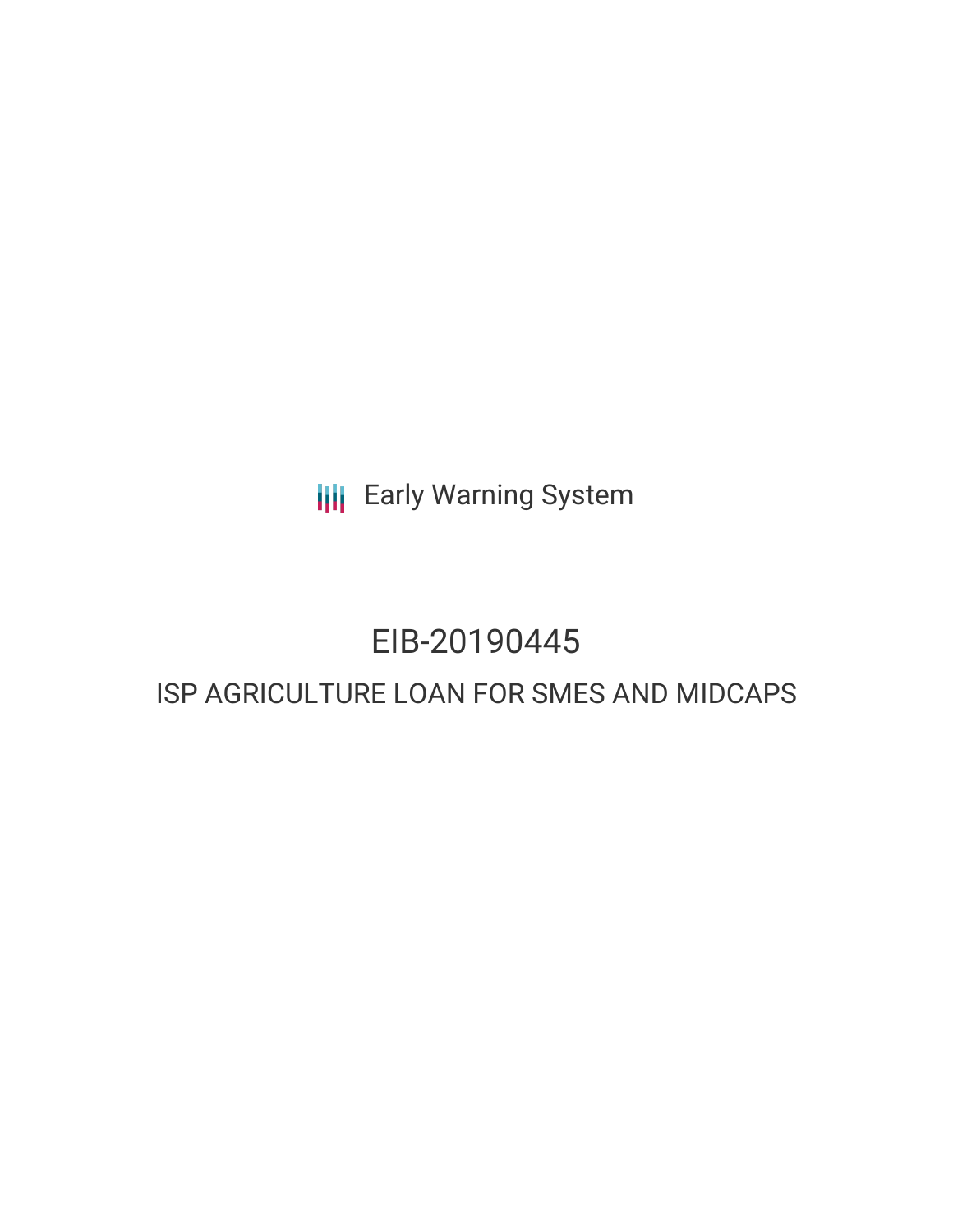

#### **Quick Facts**

| <b>Countries</b>               | Italy                          |
|--------------------------------|--------------------------------|
| <b>Financial Institutions</b>  | European Investment Bank (EIB) |
| <b>Status</b>                  | Approved                       |
| <b>Bank Risk Rating</b>        | U                              |
| <b>Voting Date</b>             | 2019-10-11                     |
| <b>Borrower</b>                | MEDIOCREDITO ITALIANO SPA      |
| <b>Sectors</b>                 | Finance                        |
| <b>Investment Type(s)</b>      | Loan                           |
| <b>Investment Amount (USD)</b> | \$110.39 million               |
| <b>Loan Amount (USD)</b>       | \$110.39 million               |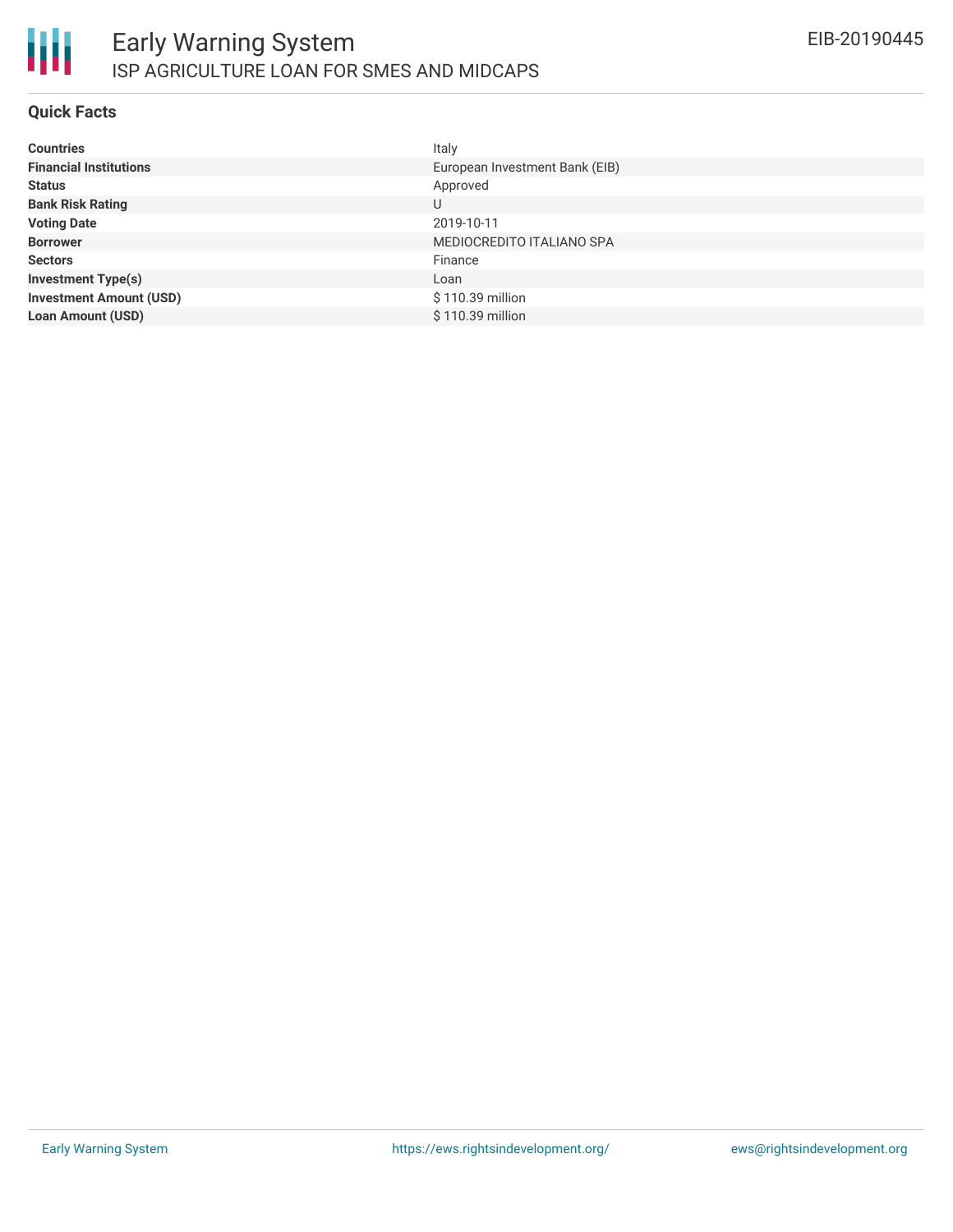

## **Project Description**

According to EIB website, the project aims to finance small and medium sized enterprises (SMEs) and Midcaps operating in the field of agriculture and bioeconomy. At least 10% of the total loan amount will be dedicated to young farmers.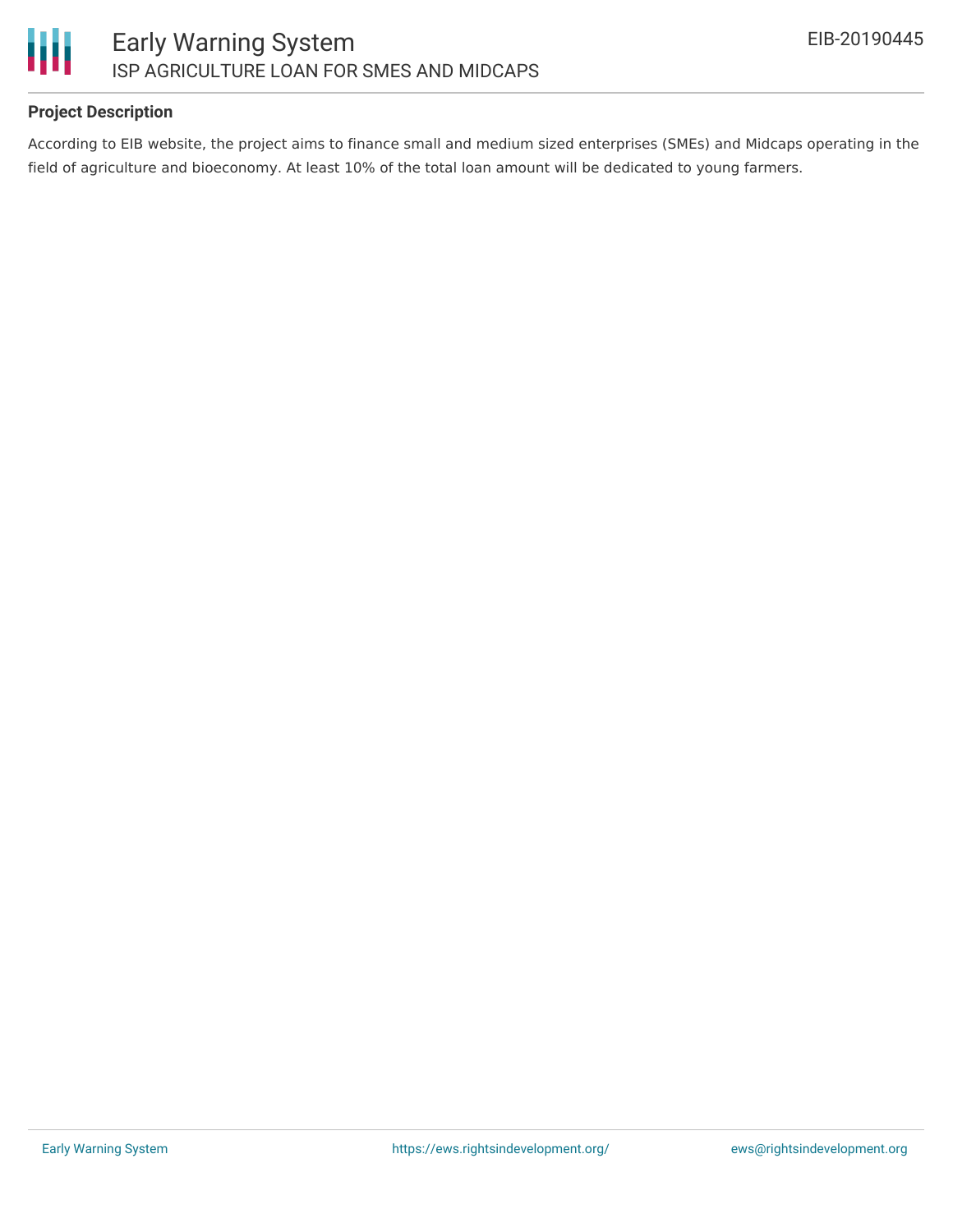#### **Investment Description**

European Investment Bank (EIB)

#### **Financial Intermediary**

Financial Intermediary: A commercial bank or financial institution that receives funds from a development bank. A financial intermediary then lends these funds to their clients (private actors) in the form of loans, bonds, guarantees and equity shares. Financial intermediaries include insurance, pension and equity funds. The direct financial relationship is between the development bank and the financial intermediary.

[Mediocredito](file:///actor/1863/) Italiano SpA (Financial Intermediary)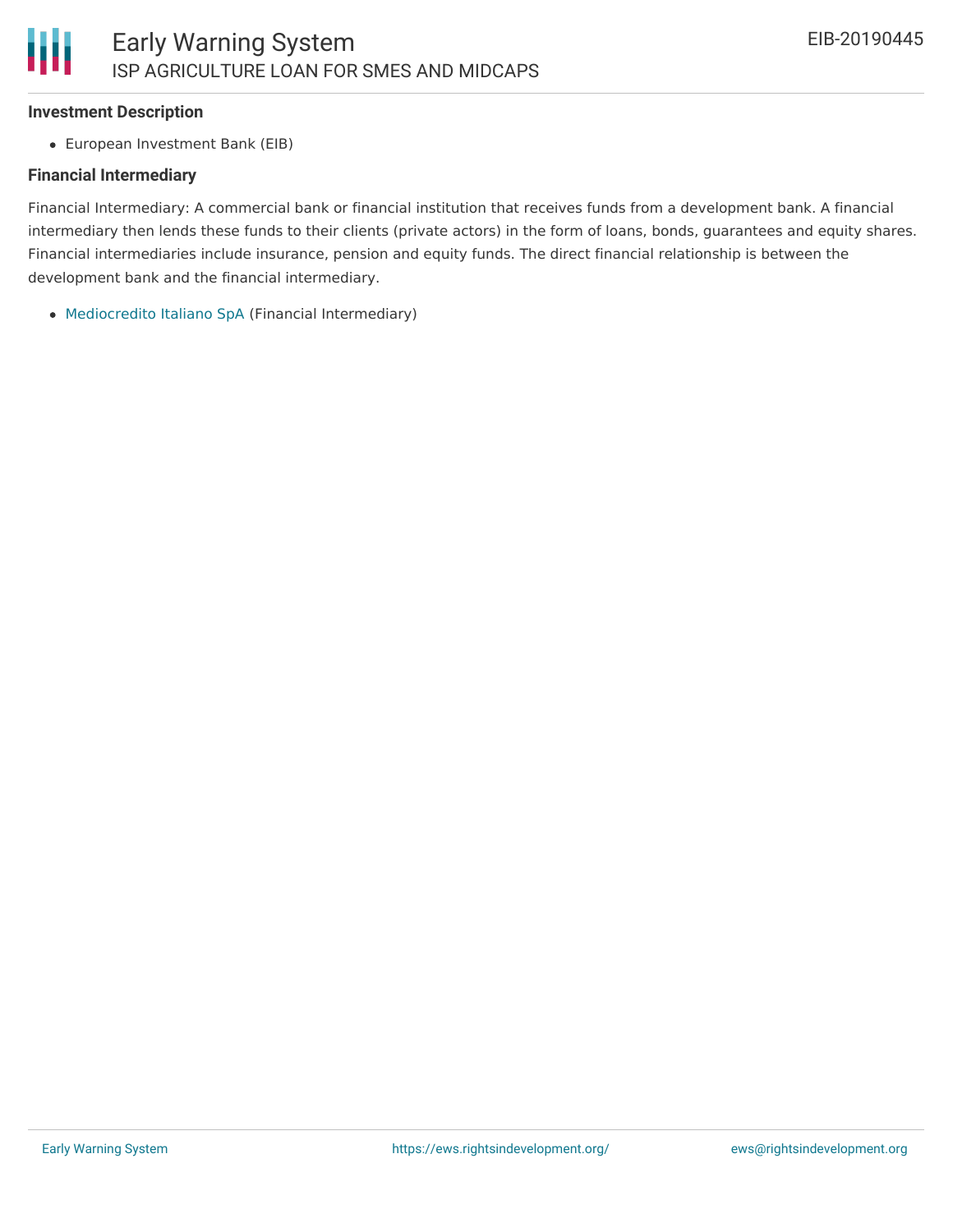# **Contact Information**

No contact information provided at the time of disclosure.

#### **ACCOUNTABILITY MECHANISM OF EIB**

The EIB Complaints Mechanism is designed to facilitate and handle complaints against the EIB by individuals, organizations or corporations affected by EIB activities. When exercising the right to lodge a complaint against the EIB, any member of the public has access to a two-tier procedure, one internal - the Complaints Mechanism Office - and one external - the European Ombudsman. A complaint can be lodged via a written communication addressed to the Secretary General of the EIB, via email to the dedicated email address complaints@eib.org, by completing the online complaint form available at the following address: http://www.eib.org/complaints/form, via fax or delivered directly to the EIB Complaints Mechanism Division, any EIB local representation office or any EIB staff. For further details, check:

http://www.eib.org/attachments/strategies/complaints\_mechanism\_policy\_en.pdf

When dissatisfied with a complaint to the EIB Complaints Mechanism, citizens can then turn towards the European Ombudsman. A memorandum of Understanding has been signed between the EIB and the European Ombudsman establishes that citizens (even outside of the EU if the Ombudsman finds their complaint justified) can turn towards the Ombudsman on issues related to 'maladministration' by the EIB. Note that before going to the Ombudsman, an attempt must be made to resolve the case by contacting the EIB. In addition, the complaint must be made within two years of the date when the facts on which your complaint is based became known to you. You can write to the Ombudsman in any of the languages of the European Union. Additional details, including filing requirements and complaint forms, are available at: http://www.ombudsman.europa.eu/atyourservice/interactiveguide.faces